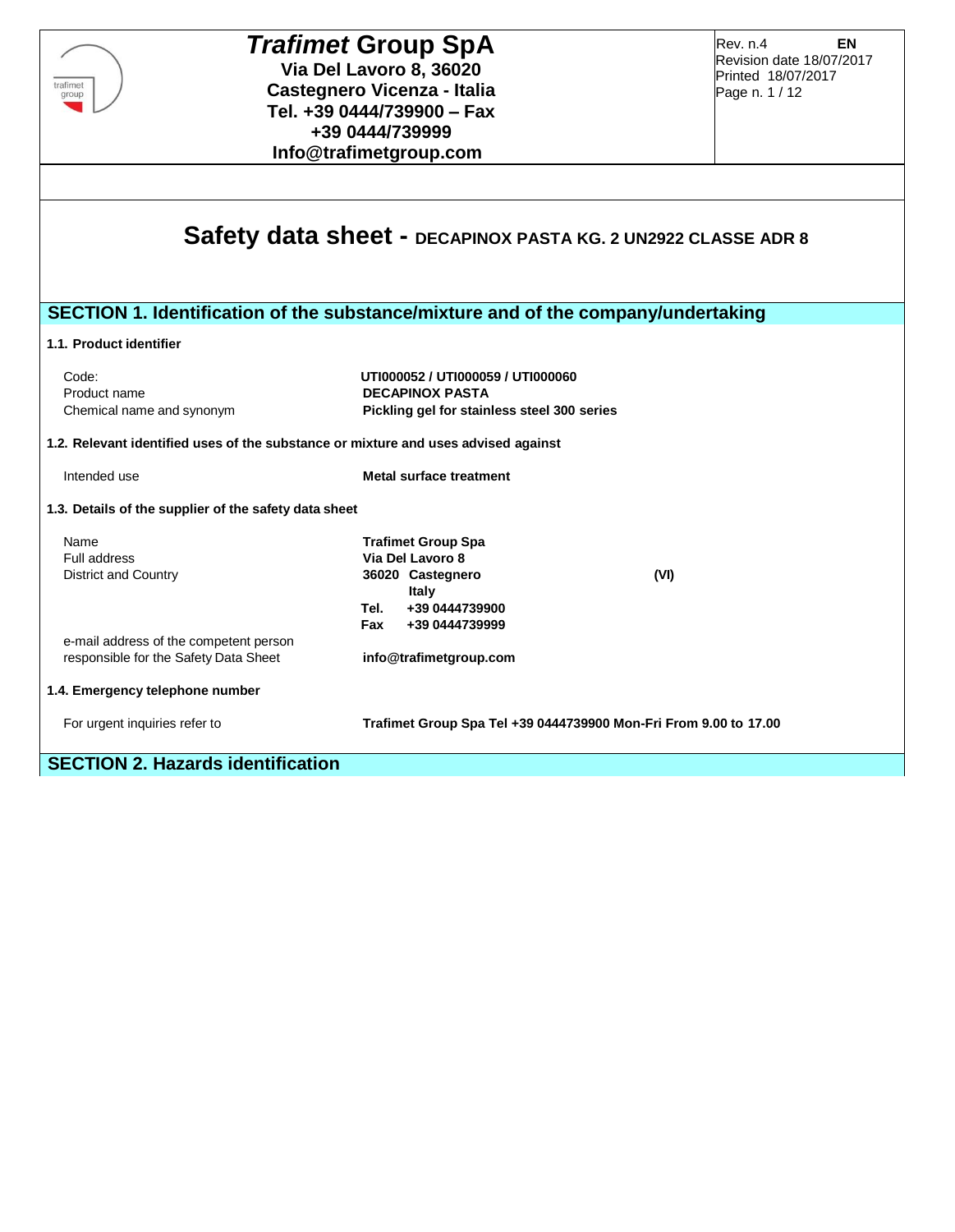# **RICERCRICERCRICERCRICERCRICERCRICERCRICERCRICERCRICERCRICERCRI 2.1. Classification of the substance or mixture**

The product is classified as hazardous pursuant to the provisions set forth in EC Regulation 1272/2008 (CLP) (and subsequent amendments and supplements). The product thus requires a safety datasheet that complies with the provisions of EC Regulation amendments and supplements). The product thus requires a safety datasheet that complies with the 1907/2006 and subsequent amendments.

1907/2006 and subsequent amendments.<br>Any additional information concerning the risks for health and/or the environment are given in sections 11 and 12 of this sheet.

| Hazard classification and indication: |                  |                                          |
|---------------------------------------|------------------|------------------------------------------|
| Acute toxicity, category 2            | H <sub>310</sub> | Fatal in contact with skin.              |
| Acute toxicity, category 3            | H <sub>301</sub> | Toxic if swallowed.                      |
| Acute toxicity, category 3            | H <sub>331</sub> | Toxic if inhaled.                        |
| Skin corrosion, category 1            | H <sub>314</sub> | Causes severe skin burns and eye damage. |
| Serious eye damage, category 1        | H318             | Causes serious eye damage.               |

### **R.C.R.C.R.C.R.C.R.C.R.C.R.C.R.C.R.C.R.C.R.C. 2.2. Label elements**

Hazard labelling pursuant to EC Regulation 1272/2008 (CLP) and subsequent amendments and supplements.<br> **Incoments** 

Hazard pictograms:



Signal words: Danger Cignal Worlds. Danger

**T**eanmitlyld

**OLEPY 9.4.7 - SDS 1004.7**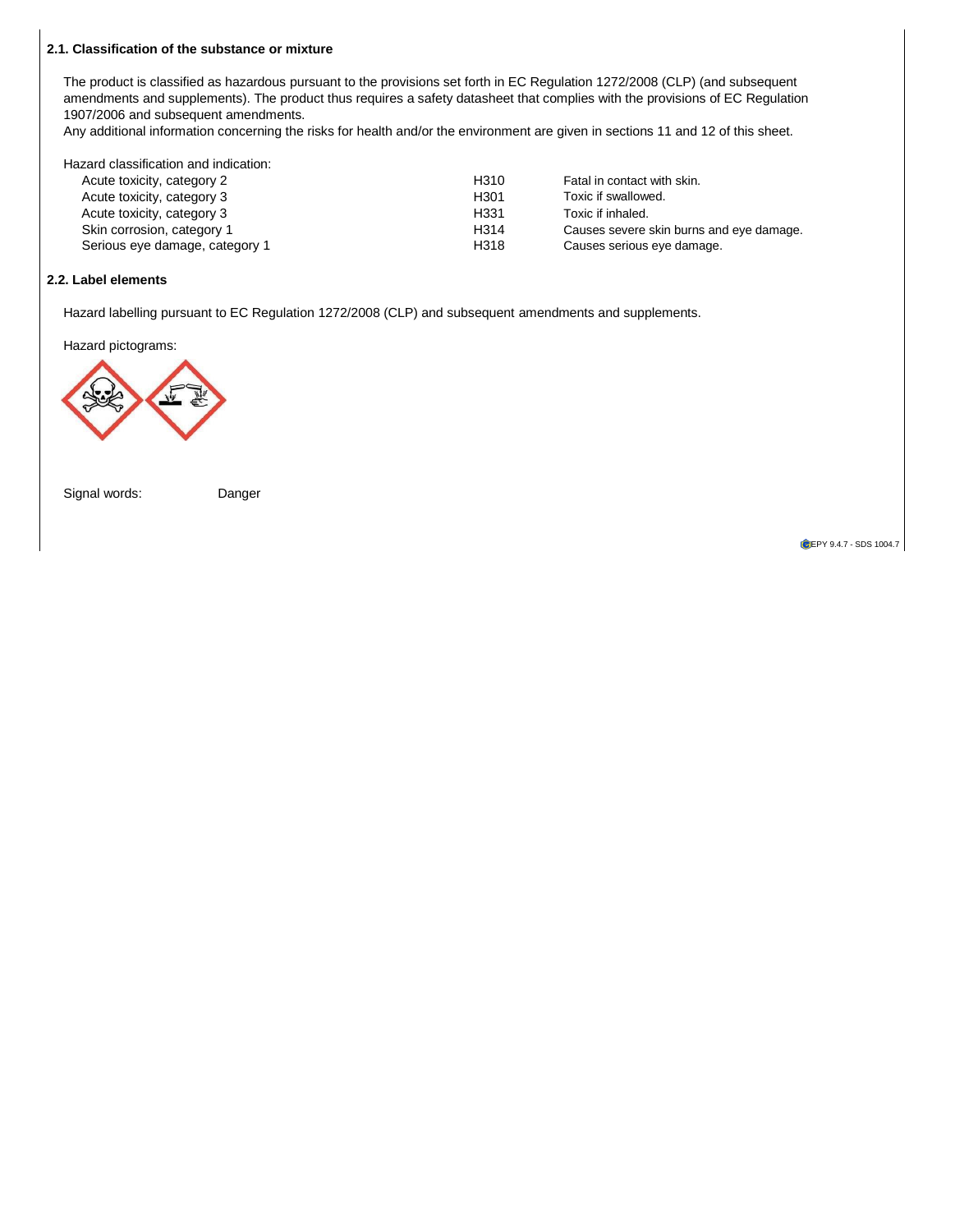|                                                                              |                                                                       | Rev. n.4<br>EN<br>Revision date 18/07/2017<br>Printed 18/07/2017<br>Page n. 3 / 12                                                                                                                                   |
|------------------------------------------------------------------------------|-----------------------------------------------------------------------|----------------------------------------------------------------------------------------------------------------------------------------------------------------------------------------------------------------------|
| SECTION 2. Hazards identification />>                                        |                                                                       |                                                                                                                                                                                                                      |
| Hazard statements:<br>H310<br>H301+H331<br>H314                              | Fatal in contact with skin.                                           | Toxic if swallowed or if inhaled.<br>Causes severe skin burns and eye damage.                                                                                                                                        |
| Precautionary statements:                                                    |                                                                       |                                                                                                                                                                                                                      |
| P <sub>102</sub>                                                             | Keep out of reach of children.                                        |                                                                                                                                                                                                                      |
| P260                                                                         |                                                                       | Do not breathe dust / fume / gas / mist / vapours / spray.                                                                                                                                                           |
| P262<br>P301+P330+P331<br>P305+P351+P338                                     | Continue rinsing.                                                     | Do not get in eyes, on skin, or on clothing.<br>IF SWALLOWED: Rinse mouth. Do NOT induce vomiting.<br>IF IN EYES: Rinse cautiously with water for several minutes. Remove contact lenses, if present and easy to do. |
| P501                                                                         |                                                                       | Dispose of contents / container to in compliance to local regulations.                                                                                                                                               |
| <b>Contains:</b>                                                             | Hydrofluoric acid<br><b>NITRIC ACID</b><br><b>AMMONIUM BIFLUORIDE</b> |                                                                                                                                                                                                                      |
| 2.3. Other hazards                                                           |                                                                       | On the basis of available data, the product does not contain any PBT or vPvB in percentage greater than 0,1%.<br><b>SECTION 3. Composition/information on ingredients</b>                                            |
| 3.1. Substances                                                              |                                                                       |                                                                                                                                                                                                                      |
| Information not relevant                                                     |                                                                       |                                                                                                                                                                                                                      |
| 3.2. Mixtures                                                                |                                                                       |                                                                                                                                                                                                                      |
| <b>Contains:</b>                                                             |                                                                       |                                                                                                                                                                                                                      |
| <b>Identification</b>                                                        | $x =$ Conc. %                                                         | Classification 1272/2008 (CLP)                                                                                                                                                                                       |
|                                                                              |                                                                       |                                                                                                                                                                                                                      |
| <b>NITRIC ACID</b><br>CAS<br>EС<br>231-714-2<br><b>INDEX</b><br>007-004-00-1 | 7697-37-2 13,75 ≤ x < 20                                              | Ox. Liq. 3 H272, Met. Corr. 1 H290, Acute Tox. 3 H331, Skin Corr. 1A H314                                                                                                                                            |
| Reg. no. 01-2119487297-23-0029                                               |                                                                       |                                                                                                                                                                                                                      |
| Hydrofluoric acid<br>CAS<br>7664-39-3<br>ЕC<br>231-634-8                     | $7 \le x < 9.5$                                                       | Acute Tox. 1 H310, Acute Tox. 2 H300, Acute Tox. 2 H330, Skin Corr. 1A H314, Note B                                                                                                                                  |
| <b>INDEX</b><br>009-003-00-1<br>Reg. no. 01-2119458860-33-0011               |                                                                       |                                                                                                                                                                                                                      |
| <b>AMMONIUM BIFLUORIDE</b>                                                   |                                                                       |                                                                                                                                                                                                                      |
| CAS<br>1341-49-7                                                             | $1 \leq x < 5$                                                        | Acute Tox. 3 H301, Skin Corr. 1B H314                                                                                                                                                                                |
| ЕC<br>215-676-4<br><i><b>INDEX</b></i><br>009-009-00-4                       |                                                                       |                                                                                                                                                                                                                      |
| Reg. no. 01-2119489180-38-XXXX                                               |                                                                       |                                                                                                                                                                                                                      |
|                                                                              |                                                                       | The full wording of hazard (H) phrases is given in section 16 of the sheet.                                                                                                                                          |

# **SECTION 4. First aid measures**

# **4.1. Description of first aid measures**

EYES: Remove contact lenses, if present. Wash immediately with plenty of water for at least 30-60 minutes, opening the eyelids fully. Get medical advice/attention.

SKIN: Remove contaminated clothing. Rinse skin with a shower immediately. Get medical advice/attention.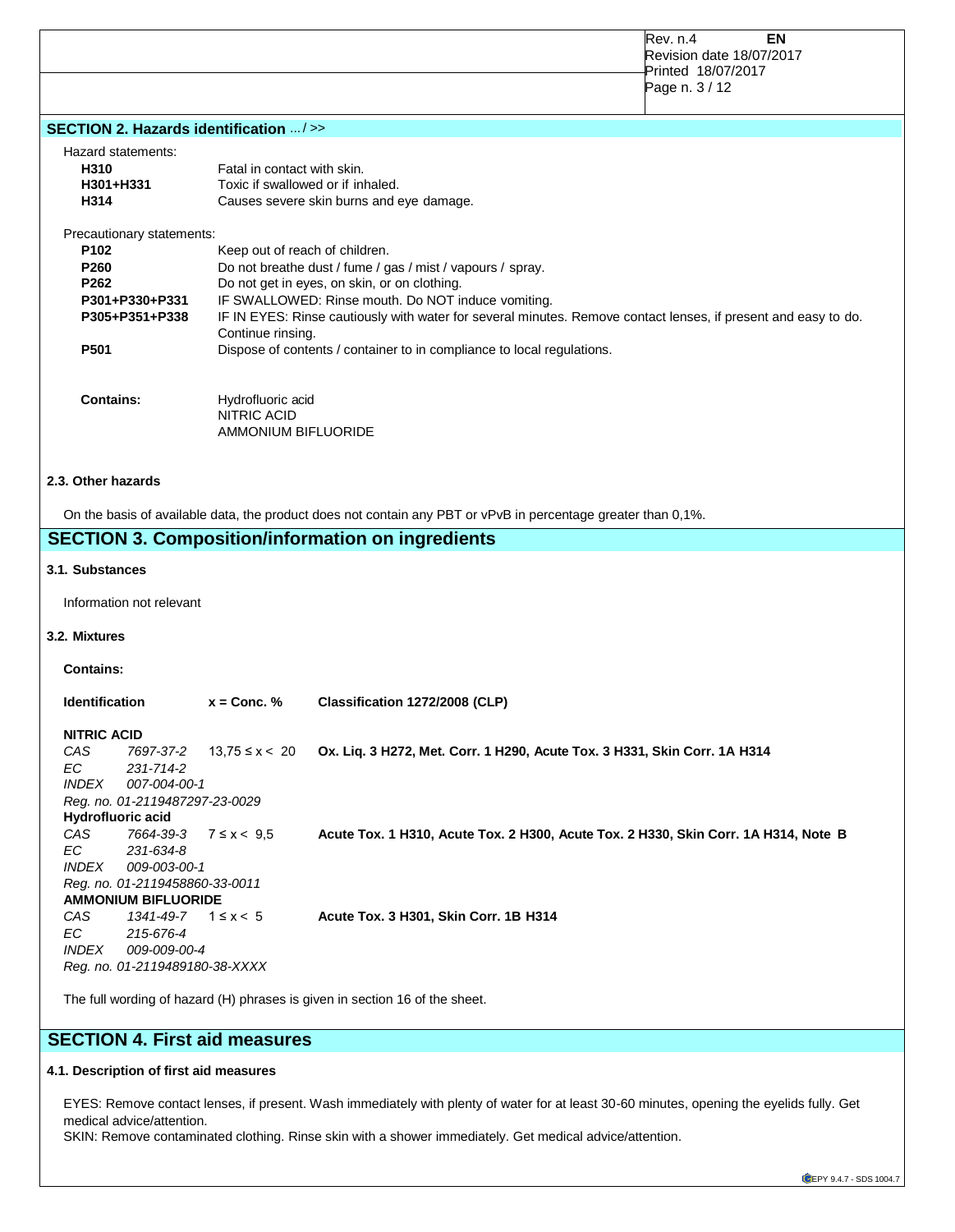| EN<br>Rev. n.4<br>Revision date 18/07/2017<br>Printed 18/07/2017 |
|------------------------------------------------------------------|
| Page n. 4 / 12                                                   |

# **SECTION 4. First aid measures** ... />>

INGESTION: Have the subject drink as much water as possible. Get medical advice/attention. Do not induce vomiting unless explicitly authorised by a doctor.

INHALATION: Get medical advice/attention immediately. Remove victim to fresh air, away from the accident scene. If the subject stops breathing, administer artificial respiration. Take suitable precautions for rescue workers.

#### **4.2. Most important symptoms and effects, both acute and delayed**

Specific information on symptoms and effects caused by the product are unknown.

#### **4.3. Indication of any immediate medical attention and special treatment needed**

Skin Contact. Rub immediately with a calcium gluconate gel or a solution of calcium gluconate.

# **SECTION 5. Firefighting measures**

#### **5.1. Extinguishing media**

SUITABLE EXTINGUISHING EQUIPMENT

Extinguishing substances are: carbon dioxide and chemical powder. For product loss or leakage that has not caught fire, water spray can be used to disperse flammable vapours and protect those trying to stem the leak. UNSUITABLE EXTINGUISHING EQUIPMENT

Do not use jets of water.

Water is not effective for putting out fires but can be used to cool containers exposed to flames to prevent explosions.

#### **5.2. Special hazards arising from the substance or mixture**

HAZARDS CAUSED BY EXPOSURE IN THE EVENT OF FIRE If large quantities of the product are involved in a fire, they can make it considerably worse. Do not breathe combustion products.

#### **5.3. Advice for firefighters**

GENERAL INFORMATION

In the case of fire, use jets of water to cool the containers to prevent the risk of explosions (product decomposition and excess pressure) and the development of substances potentially hazardous for health. Always wear full fire prevention gear. Remove all containers containing the product from the fire, if it is safe to do so.

SPECIAL PROTECTIVE EQUIPMENT FOR FIRE-FIGHTERS

Normal fire fighting clothing i.e. fire kit (BS EN 469), gloves (BS EN 659) and boots (HO specification A29 and A30) in combination with self-contained open circuit positive pressure compressed air breathing apparatus (BS EN 137).

# **SECTION 6. Accidental release measures**

# **6.1. Personal precautions, protective equipment and emergency procedures**

Block the leakage if there is no hazard.

Wear suitable protective equipment (including personal protective equipment referred to under Section 8 of the safety data sheet) to prevent any contamination of skin, eyes and personal clothing. These indications apply for both processing staff and those involved in emergency procedures.

# **6.2. Environmental precautions**

The product must not penetrate into the sewer system or come into contact with surface water or ground water.

# **6.3. Methods and material for containment and cleaning up**

Collect the leaked product into a suitable container. If the product is flammable, use explosion-proof equipment. Evaluate the compatibility of the container to be used, by checking section 10. Absorb the remainder with inert absorbent material. Make sure the leakage site is well aired. Contaminated material should be disposed of in compliance with the provisions set forth in point 13.

# **6.4. Reference to other sections**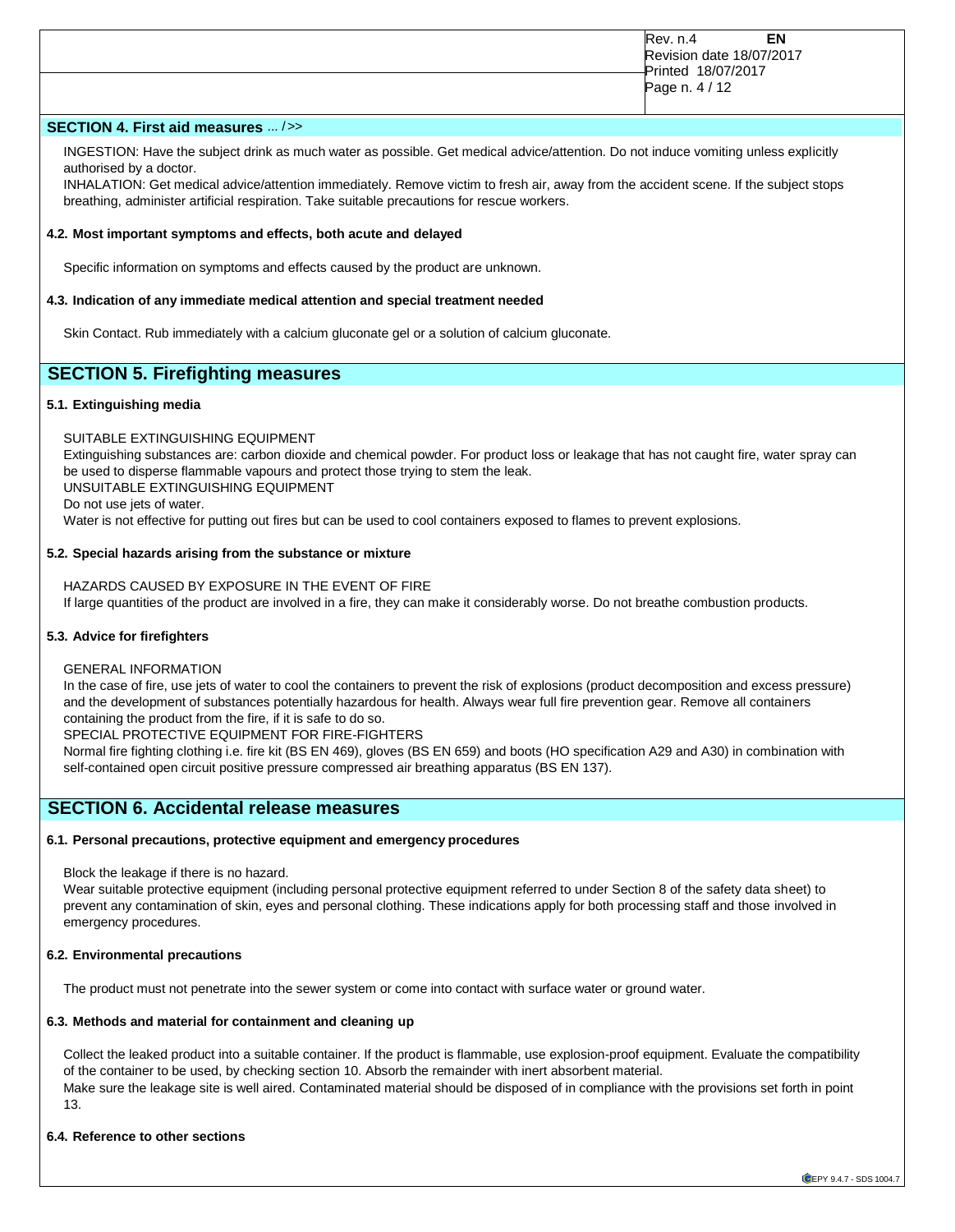| EN<br><b>Rev. n.4</b><br>Revision date 18/07/2017<br>Printed 18/07/2017<br>Page n. 5 / 12 |
|-------------------------------------------------------------------------------------------|
|                                                                                           |

Any information on personal protection and disposal is given in sections 8 and 13.

# **SECTION 7. Handling and storage**

# **7.1. Precautions for safe handling**

Utilizzare i dispositivi di protezione individuali (d.p.i.), indicati alla Sezione 8 della presente scheda, anche durante la movimentazione dei colli.

Ensure that there is an adequate earthing system for the equipment and personnel. Avoid contact with eyes and skin. Do not breathe powders, vapours or mists. Do not eat, drink or smoke during use. Wash hands after use. Avoid leakage of the product into the environment.

### **7.2. Conditions for safe storage, including any incompatibilities**

Store only in the original container. Store in a ventilated and dry place, far away from sources of ignition. Keep containers well sealed. Keep the product in clearly labelled containers. Avoid overheating. Avoid violent blows. Keep containers away from any incompatible materials, see section 10 for details.

Mantenere sempre i contenitori in posizione eretta.

## **7.3. Specific end use(s)**

Information not available

# **SECTION 8. Exposure controls/personal protection**

#### **8.1. Control parameters**

Regulatory References:

|  |  | TI VLACCI |
|--|--|-----------|

EU OEL EU Directive (EU) 2017/164; Directive 2009/161/EU; Directive 2006/15/EC; Directive 2004/37/EC; Directive 2000/39/EC; Directive 91/322/EEC. TLV-ACGIH ACGIH 2016

| NITRIC ACID                  |         |        |     |            |     |  |
|------------------------------|---------|--------|-----|------------|-----|--|
| <b>Threshold Limit Value</b> |         |        |     |            |     |  |
| Type                         | Country | TWA/8h |     | STEL/15min |     |  |
|                              |         | mg/m3  | ppm | mq/m3      | ppm |  |
| <b>TLV-ACGIH</b>             |         |        |     |            | 4   |  |

| <b>Hydrofluoric acid</b>                     |                                                                                                               |                        |              |               |                           |              |              |              |
|----------------------------------------------|---------------------------------------------------------------------------------------------------------------|------------------------|--------------|---------------|---------------------------|--------------|--------------|--------------|
| Predicted no-effect concentration - PNEC     |                                                                                                               |                        |              |               |                           |              |              |              |
| Normal value in fresh water<br>0,9<br>mg/l   |                                                                                                               |                        |              |               |                           |              |              |              |
| Normal value in marine water<br>0.9<br>mg/l  |                                                                                                               |                        |              |               |                           |              |              |              |
| Normal value for fresh water sediment        |                                                                                                               |                        |              |               |                           | 0.766        | mg/kg/d      |              |
| Normal value for water, intermittent release |                                                                                                               |                        |              |               |                           | 0,9          | mg/l         |              |
| Normal value of STP microorganisms           |                                                                                                               |                        |              |               |                           | 51           | mg/l         |              |
|                                              | Normal value for the terrestrial compartment<br>11<br>mg/kg<br>Health - Derived no-effect level - DNEL / DMEL |                        |              |               |                           |              |              |              |
|                                              |                                                                                                               | Effects on consumers   |              |               | <b>Effects on workers</b> |              |              |              |
| Route of exposure                            | Acute                                                                                                         | Acute                  | Chronic      | Chronic       | Chronic                   | Acute        | Acute        | Chronic      |
| Oral                                         | local<br>0,01<br>mg/kg bw/d                                                                                   | systemic<br><b>VND</b> | local        | systemic      | local                     | local        | systemic     | systemic     |
| Inhalation                                   | 1.25<br>mg/m3                                                                                                 | 0.03<br>mg/m3          | 0.2<br>mq/m3 | 0.03<br>mg/m3 | 2,5<br>mg/m3              | 2,5<br>mg/m3 | 1,5<br>mq/m3 | 1,5<br>mg/m3 |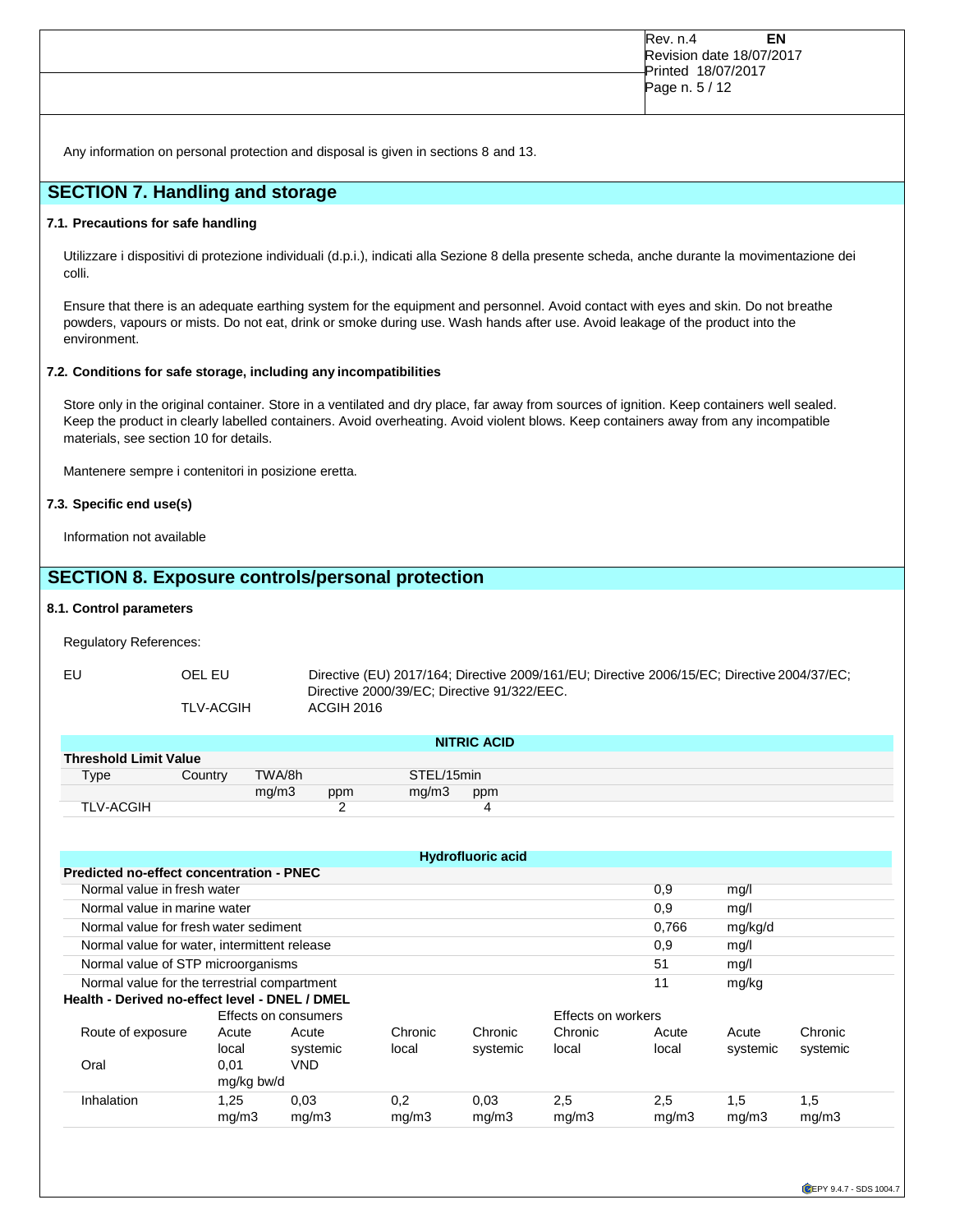| EN<br>Rev. n.4           |
|--------------------------|
| Revision date 18/07/2017 |
| Printed 18/07/2017       |
| Page n. 6 / 12           |
|                          |
|                          |

#### **SECTION 8. Exposure controls/personal protection** ... />>

# **AMMONIUM BIFLUORIDE**

| <b>Threshold Limit Value</b> |         |        |     |            |     |
|------------------------------|---------|--------|-----|------------|-----|
| Type                         | Country | TWA/8h |     | STEL/15min |     |
|                              |         | mq/m3  | ppm | mq/m3      | ppm |
| OEL                          | EU      | 2.5    |     |            |     |
| <b>TLV-ACGIH</b>             |         | 2.5    |     |            |     |

Legend:

(C) = CEILING ; INHAL = Inhalable Fraction ; RESP = Respirable Fraction ; THORA = Thoracic Fraction.

VND = hazard identified but no DNEL/PNEC available ; NEA = no exposure expected ; NPI = no hazard identified.

#### **8.2. Exposure controls**

As the use of adequate technical equipment must always take priority over personal protective equipment, make sure that the workplace is well aired through effective local aspiration.

When choosing personal protective equipment, ask your chemical substance supplier for advice.

Personal protective equipment must be CE marked, showing that it complies with applicable standards.

Provide an emergency shower with face and eye wash station.

HAND PROTECTION

Protect hands with category III work gloves (see standard EN 374).

The following should be considered when choosing work glove material: compatibility, degradation, failure time and permeability.

The work gloves' resistance to chemical agents should be checked before use, as it can be unpredictable. The gloves' wear time depends on the duration and type of use.

#### SKIN PROTECTION

Wear category III professional long-sleeved overalls and safety footwear (see Directive 89/686/EEC and standard EN ISO 20344). Wash body with soap and water after removing protective clothing.

EYE PROTECTION

Wear airtight protective goggles (see standard EN 166).

In the presence of risks of exposure to splashes or squirts during work, adequate mouth, nose and eye protection should be used to prevent accidental absorption.

## RESPIRATORY PROTECTION

If the threshold value (e.g. TLV-TWA) is exceeded for the substance or one of the substances present in the product, use a mask with a type B filter whose class (1, 2 or 3) must be chosen according to the limit of use concentration. (see standard EN 14387). In the presence of gases or vapours of various kinds and/or gases or vapours containing particulate (aerosol sprays, fumes, mists, etc.) combined filters are required.

Respiratory protection devices must be used if the technical measures adopted are not suitable for restricting the worker's exposure to the threshold values considered. The protection provided by masks is in any case limited.

If the substance considered is odourless or its olfactory threshold is higher than the corresponding TLV-TWA and in the case of an emergency, wear open-circuit compressed air breathing apparatus (in compliance with standard EN 137) or external air-intake breathing apparatus (in compliance with standard EN 138). For a correct choice of respiratory protection device, see standard EN 529. ENVIRONMENTAL EXPOSURE CONTROLS

The emissions generated by manufacturing processes, including those generated by ventilation equipment, should be checked to ensure compliance with environmental standards.

# **SECTION 9. Physical and chemical properties**

#### **9.1. Information on basic physical and chemical properties**

| Appearance                       | gelatinous liquid |
|----------------------------------|-------------------|
| Colour                           | transparent       |
| Odour                            | strong            |
| Odour threshold                  | Not available     |
| рH                               |                   |
| Melting point / freezing point   | Not available     |
| Initial boiling point            | Not available     |
| Boiling range                    | Not available     |
| Flash point                      | Not available     |
| <b>Evaporation Rate</b>          | Not available     |
| Flammability of solids and gases | Not available     |
| Lower inflammability limit       | Not available     |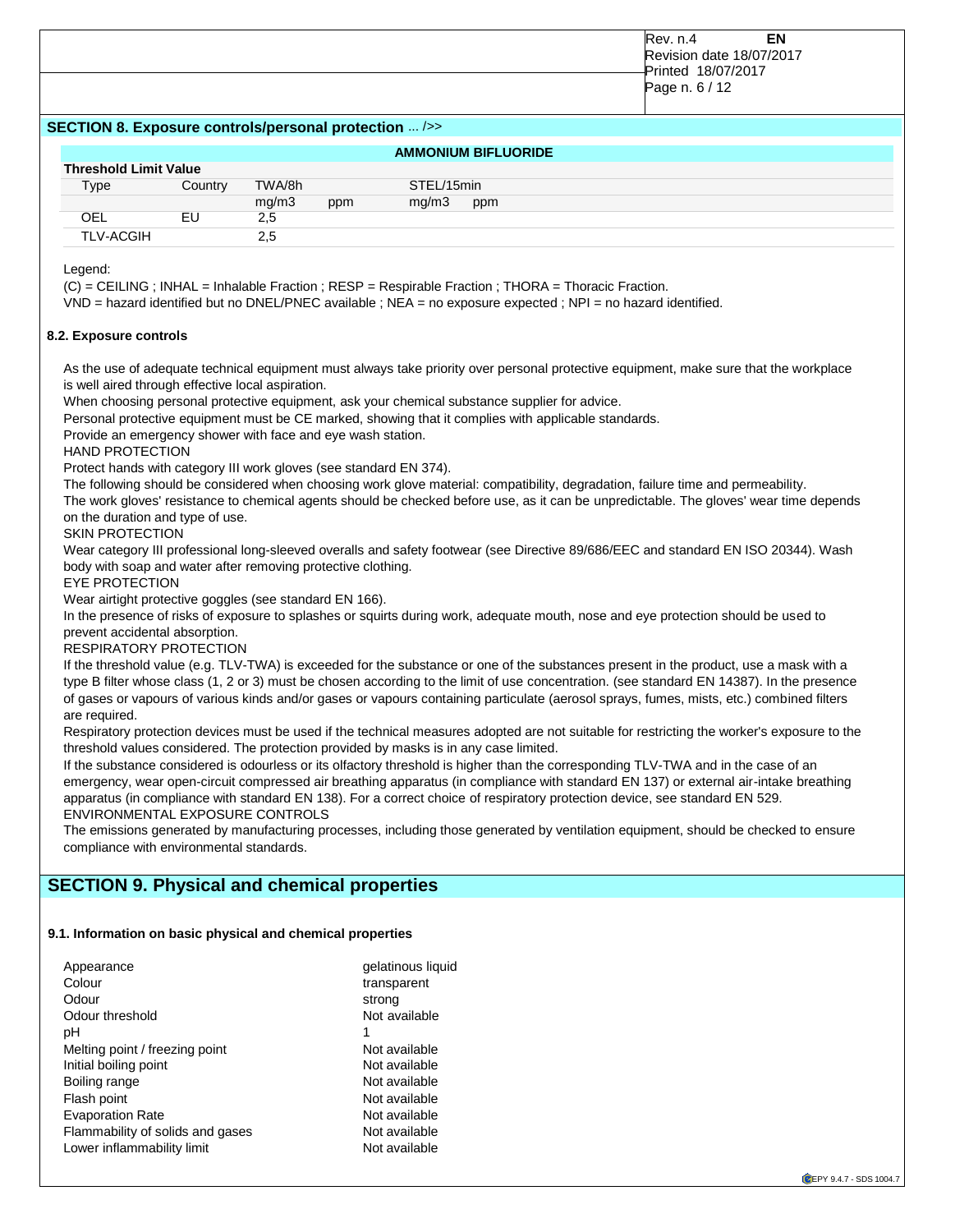|                                                                                                                                                                                                                                                                                                                             |                                                                                                                                                                                                                            | Rev. n.4<br><b>EN</b><br>Revision date 18/07/2017<br>Printed 18/07/2017<br>Page n. 7 / 12 |
|-----------------------------------------------------------------------------------------------------------------------------------------------------------------------------------------------------------------------------------------------------------------------------------------------------------------------------|----------------------------------------------------------------------------------------------------------------------------------------------------------------------------------------------------------------------------|-------------------------------------------------------------------------------------------|
| SECTION 9. Physical and chemical properties  / >>                                                                                                                                                                                                                                                                           |                                                                                                                                                                                                                            |                                                                                           |
| Upper inflammability limit<br>Lower explosive limit<br>Upper explosive limit<br>Vapour pressure<br>Vapour density<br>Relative density<br>Solubility<br>Partition coefficient: n-octanol/water<br>Auto-ignition temperature<br>Decomposition temperature<br>Viscosity<br><b>Explosive properties</b><br>Oxidising properties | Not available<br>Not available<br>Not available<br>Not available<br>Not available<br>1,35 Kg/I<br>soluble in water<br>Not available<br>Not available<br>Not available<br>Not available<br>not applicable<br>not applicable |                                                                                           |
| 9.2. Other information                                                                                                                                                                                                                                                                                                      |                                                                                                                                                                                                                            |                                                                                           |
| VOC (Directive 2010/75/EC) :<br>VOC (volatile carbon) :                                                                                                                                                                                                                                                                     | 0<br>$\mathbf 0$                                                                                                                                                                                                           |                                                                                           |
| <b>SECTION 10. Stability and reactivity</b>                                                                                                                                                                                                                                                                                 |                                                                                                                                                                                                                            |                                                                                           |

#### **10.1. Reactivity**

AMMONIUM BIFLUORIDE Decomposes at temperatures above 230°C/446°F.

#### **10.2. Chemical stability**

Information not available

#### **10.3. Possibility of hazardous reactions**

The product may react violently with water.

#### AMMONIUM BIFLUORIDE

Risk of explosion on contact with: chlorine trifluoride,bromine trifluoride.May react dangerously with: acids.

## **10.4. Conditions to avoid**

Avoid overheating. Prevent moisture or water from penetrating inside the containers.

#### **10.5. Incompatible materials**

Information not available

## **10.6. Hazardous decomposition products**

#### AMMONIUM BIFLUORIDE

May develop: fluorine,hydrogen fluoride,ammonia,nitrogen gas.

# **SECTION 11. Toxicological information**

In the absence of experimental data for the product itself, health hazards are evaluated according to the properties of the substances it contains, using the criteria specified in the applicable regulation for classification. It is therefore necessary to take into account the concentration of the individual hazardous substances indicated in section 3, to evaluate the toxicological effects of exposure to the product.

#### **11.1. Information on toxicological effects**

Metabolism, toxicokinetics, mechanism of action and other information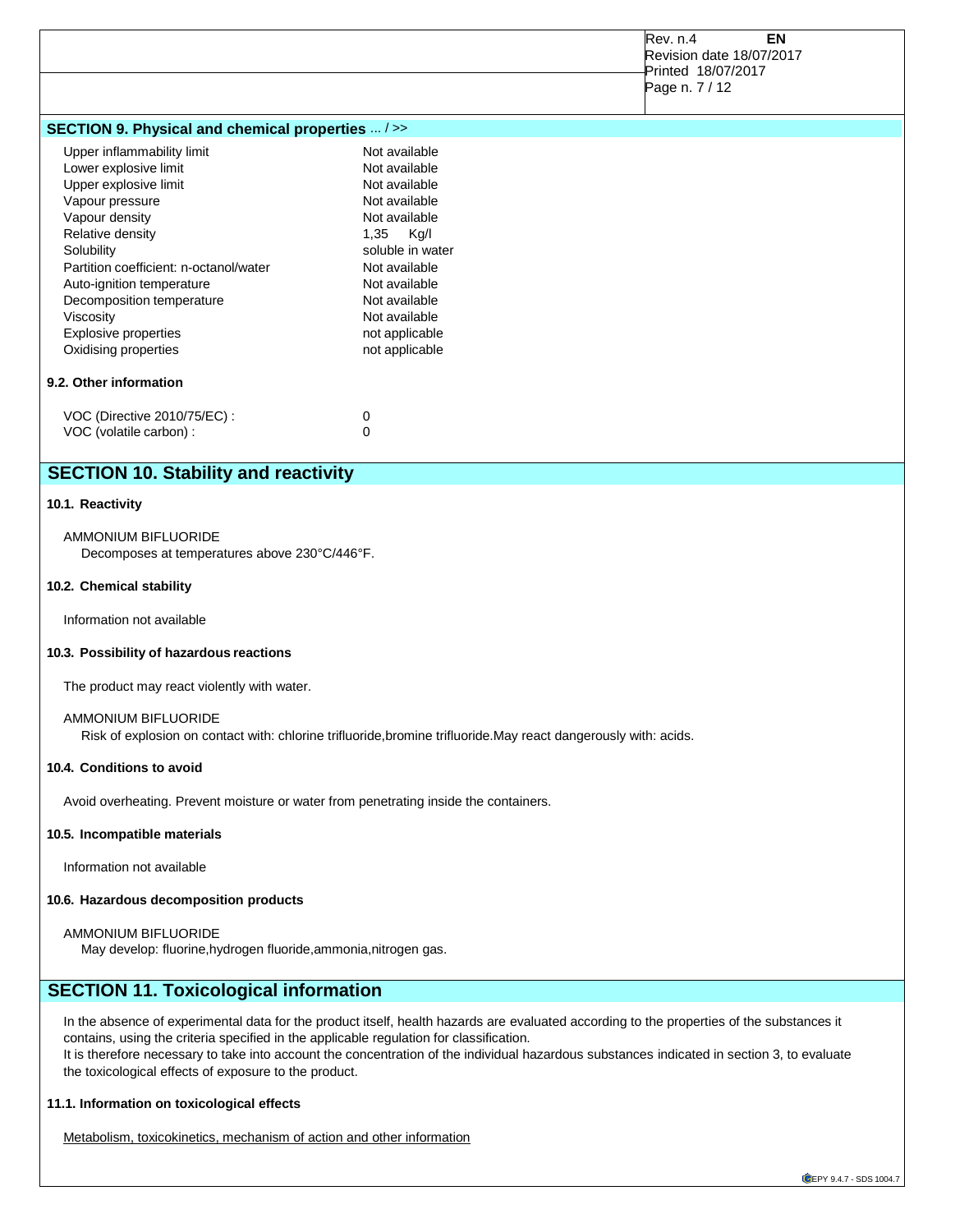|                                                                                                   |                                   | Rev. n.4<br>EN<br>Revision date 18/07/2017<br>Printed 18/07/2017<br>Page n. 8 / 12 |
|---------------------------------------------------------------------------------------------------|-----------------------------------|------------------------------------------------------------------------------------|
| <b>SECTION 11. Toxicological information  / &gt;&gt;</b>                                          |                                   |                                                                                    |
| Information not available _                                                                       |                                   |                                                                                    |
| Information on likelyroutes of exposure                                                           |                                   |                                                                                    |
| Information not available                                                                         |                                   |                                                                                    |
| Delayed and immediate effects as well as chronic effects from short and long-term exposure        |                                   |                                                                                    |
| Information not available                                                                         |                                   |                                                                                    |
| Interactive effects                                                                               |                                   |                                                                                    |
| Information not available                                                                         |                                   |                                                                                    |
| <b>ACUTE TOXICITY</b>                                                                             |                                   |                                                                                    |
| LC50 (Inhalation) of the mixture:<br>LD50 (Oral) of the mixture:<br>LD50 (Dermal) of the mixture: | 3,81 mg/l<br>52 mg/kg<br>53 mg/kg |                                                                                    |
| Hydrofluoric acid<br>LC50 (Inhalation)                                                            | > 1310 ppm/1h                     |                                                                                    |
| <b>AMMONIUM BIFLUORIDE</b><br>LD50 (Oral)                                                         | 130 mg/kg Rat                     |                                                                                    |
| NITRIC ACID<br>LC50 (Inhalation)                                                                  | $> 2,65$ mg/l/4h                  |                                                                                    |
| <b>SKIN CORROSION / IRRITATION</b>                                                                |                                   |                                                                                    |
| Corrosive<br>for the<br>skin                                                                      |                                   |                                                                                    |
| <b>SERIOUS EYE DAMAGE / IRRITATION</b>                                                            |                                   |                                                                                    |
| Causes serious eye damage                                                                         |                                   |                                                                                    |
| <b>RESPIRATORY OR SKIN SENSITISATION</b>                                                          |                                   |                                                                                    |
| Does not meet the classification criteria for this hazard class                                   |                                   |                                                                                    |
| <b>GERM CELL MUTAGENICITY</b>                                                                     |                                   |                                                                                    |
| Does not meet the classification criteria for this hazard class                                   |                                   |                                                                                    |
| <b>CARCINOGENICITY</b>                                                                            |                                   |                                                                                    |
| Does not meet the classification criteria for this hazard class                                   |                                   |                                                                                    |
| REPRODUCTIVE TOXICITY                                                                             |                                   |                                                                                    |
| Does not meet the classification criteria for this hazard class                                   |                                   |                                                                                    |
| <b>STOT - SINGLE EXPOSURE</b>                                                                     |                                   |                                                                                    |
| Does not meet the classification criteria for this hazard class                                   |                                   |                                                                                    |
| STOT - REPEATED EXPOSURE                                                                          |                                   |                                                                                    |
| Does not meet the classification criteria for this hazard class                                   |                                   |                                                                                    |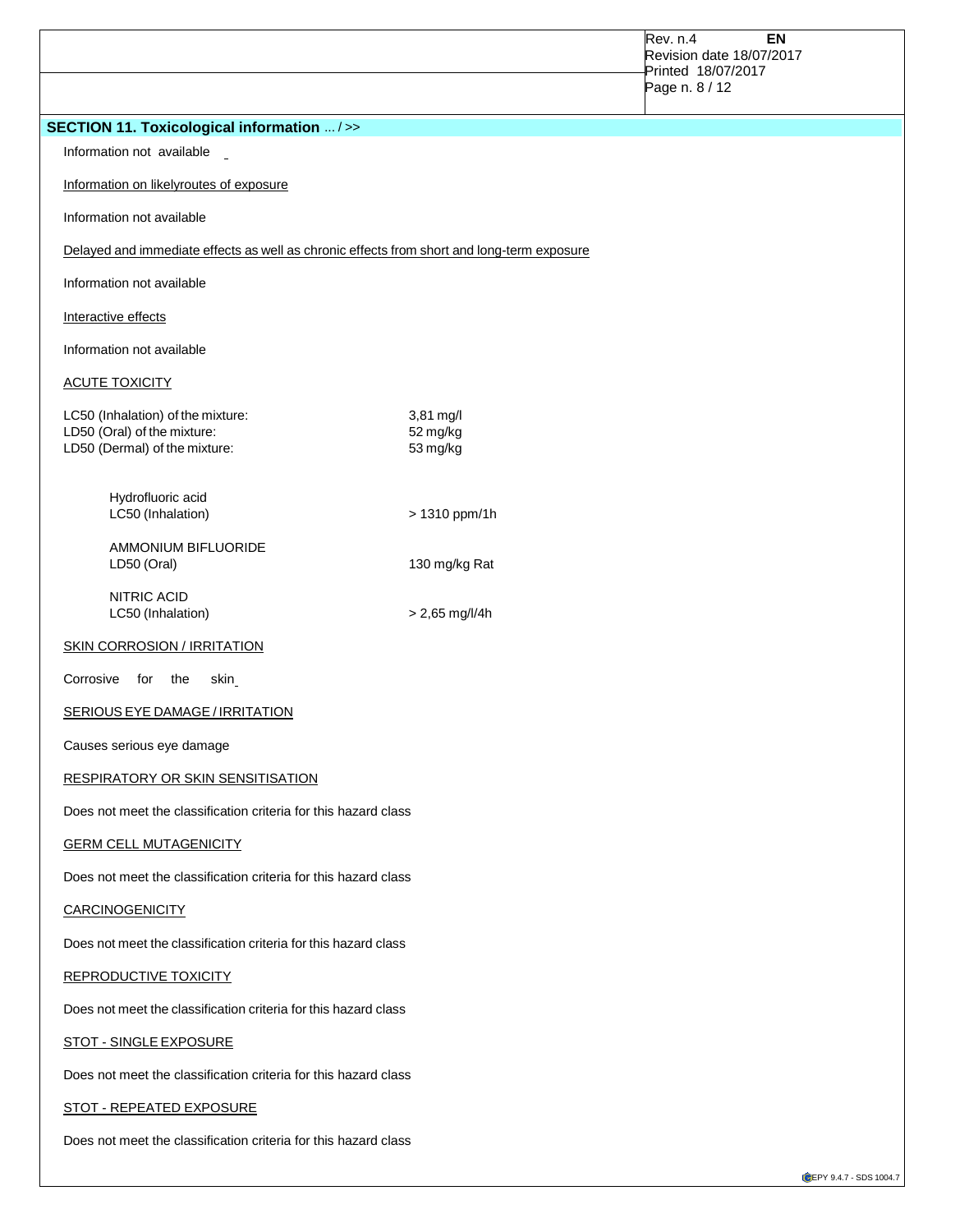|                                                                                                                                                                                                                                                                                                                                                                                                                                                                                                                                                    |                                                                                                                                   | Rev. n.4<br>EN<br>Revision date 18/07/2017 |  |
|----------------------------------------------------------------------------------------------------------------------------------------------------------------------------------------------------------------------------------------------------------------------------------------------------------------------------------------------------------------------------------------------------------------------------------------------------------------------------------------------------------------------------------------------------|-----------------------------------------------------------------------------------------------------------------------------------|--------------------------------------------|--|
|                                                                                                                                                                                                                                                                                                                                                                                                                                                                                                                                                    |                                                                                                                                   | Printed 18/07/2017<br>Page n. 9 / 12       |  |
| SECTION 11. Toxicological information  />>                                                                                                                                                                                                                                                                                                                                                                                                                                                                                                         |                                                                                                                                   |                                            |  |
| <b>ASPIRATION HAZARD</b>                                                                                                                                                                                                                                                                                                                                                                                                                                                                                                                           |                                                                                                                                   |                                            |  |
| Does not meet the classification criteria for this hazard class                                                                                                                                                                                                                                                                                                                                                                                                                                                                                    |                                                                                                                                   |                                            |  |
| <b>SECTION 12. Ecological information</b>                                                                                                                                                                                                                                                                                                                                                                                                                                                                                                          |                                                                                                                                   |                                            |  |
| waterways or contaminate soil or vegetation.                                                                                                                                                                                                                                                                                                                                                                                                                                                                                                       | Use this product according to good working practices. Avoid littering. Inform the competent authorities, should the product reach |                                            |  |
| 12.1. Toxicity                                                                                                                                                                                                                                                                                                                                                                                                                                                                                                                                     |                                                                                                                                   |                                            |  |
| Hydrofluoric acid<br>LC50 - for Fish<br>Chronic NOEC for Fish<br>Chronic NOEC for Crustacea<br>Chronic NOEC for Algae / Aquatic Plants                                                                                                                                                                                                                                                                                                                                                                                                             | 51 mg/l/96h fish<br>4 mg/l 21 d<br>3,7 mg/l 21 d<br>50 mg/l 21 d                                                                  |                                            |  |
| 12.2. Persistence and degradability                                                                                                                                                                                                                                                                                                                                                                                                                                                                                                                |                                                                                                                                   |                                            |  |
| Hydrofluoric acid<br>Rapidly degradable                                                                                                                                                                                                                                                                                                                                                                                                                                                                                                            |                                                                                                                                   |                                            |  |
| AMMONIUM BIFLUORIDE<br>Solubility in water<br>Degradability: information not available                                                                                                                                                                                                                                                                                                                                                                                                                                                             | > 10000 mg/l                                                                                                                      |                                            |  |
| 12.3. Bioaccumulative potential                                                                                                                                                                                                                                                                                                                                                                                                                                                                                                                    |                                                                                                                                   |                                            |  |
| AMMONIUM BIFLUORIDE<br><b>BCF</b>                                                                                                                                                                                                                                                                                                                                                                                                                                                                                                                  | 0,5                                                                                                                               |                                            |  |
| 12.4. Mobility in soil                                                                                                                                                                                                                                                                                                                                                                                                                                                                                                                             |                                                                                                                                   |                                            |  |
| Information not available                                                                                                                                                                                                                                                                                                                                                                                                                                                                                                                          |                                                                                                                                   |                                            |  |
| 12.5. Results of PBT and vPvB assessment                                                                                                                                                                                                                                                                                                                                                                                                                                                                                                           |                                                                                                                                   |                                            |  |
|                                                                                                                                                                                                                                                                                                                                                                                                                                                                                                                                                    | On the basis of available data, the product does not contain any PBT or vPvB in percentage greater than 0,1%.                     |                                            |  |
| 12.6. Other adverse effects                                                                                                                                                                                                                                                                                                                                                                                                                                                                                                                        |                                                                                                                                   |                                            |  |
| Information not available                                                                                                                                                                                                                                                                                                                                                                                                                                                                                                                          |                                                                                                                                   |                                            |  |
| <b>SECTION 13. Disposal considerations</b>                                                                                                                                                                                                                                                                                                                                                                                                                                                                                                         |                                                                                                                                   |                                            |  |
| 13.1. Waste treatment methods                                                                                                                                                                                                                                                                                                                                                                                                                                                                                                                      |                                                                                                                                   |                                            |  |
| Reuse, when possible. Product residues should be considered special hazardous waste. The hazard level of waste containing this product<br>should be evaluated according to applicable regulations.<br>Disposal must be performed through an authorised waste management firm, in compliance with national and local regulations.<br>Waste transportation may be subject to ADR restrictions.<br><b>CONTAMINATED PACKAGING</b><br>Contaminated packaging must be recovered or disposed of in compliance with national waste management regulations. |                                                                                                                                   |                                            |  |
|                                                                                                                                                                                                                                                                                                                                                                                                                                                                                                                                                    |                                                                                                                                   |                                            |  |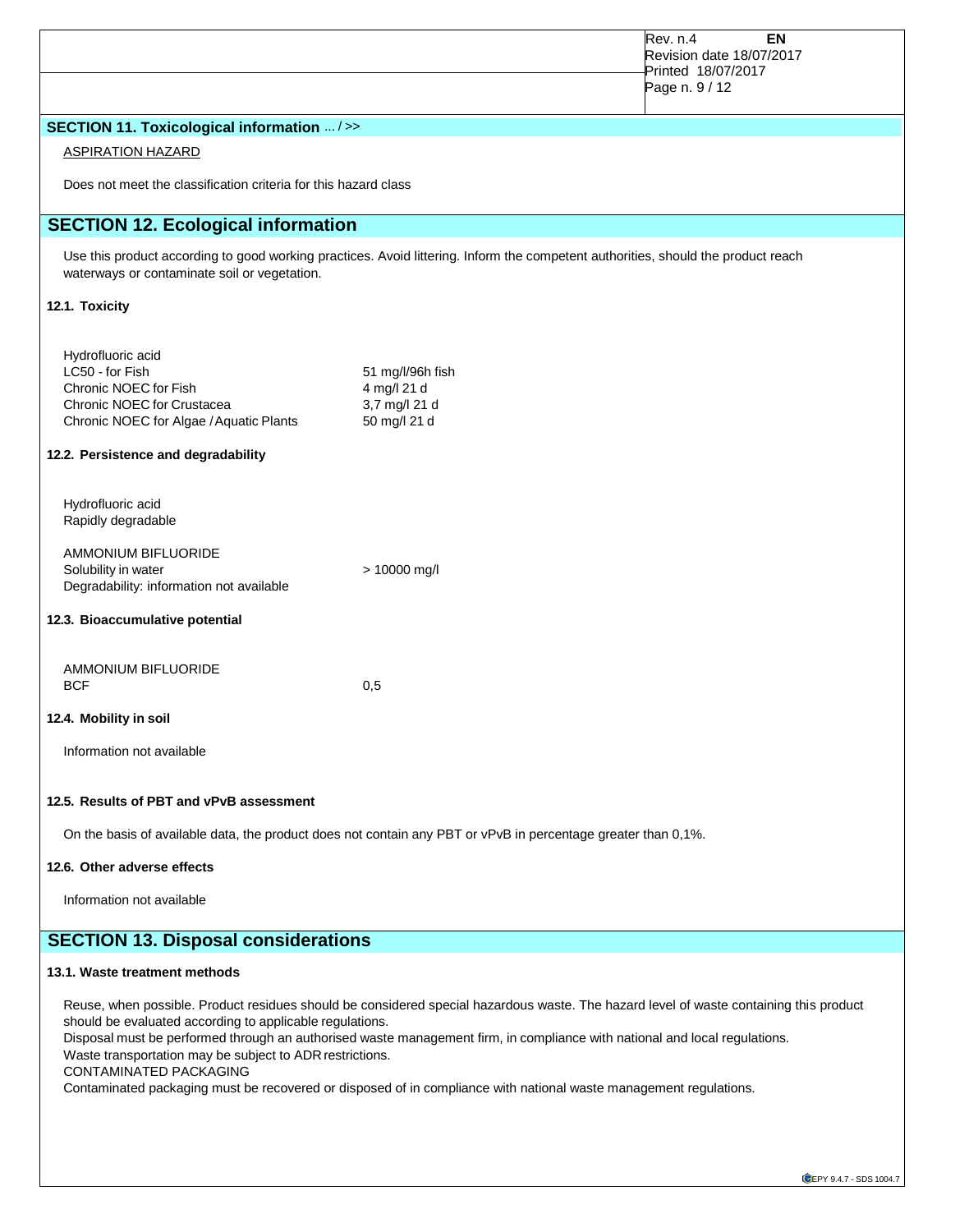|  | EN<br>Rev. n.4<br>Revision date 18/07/2017<br>Printed 18/07/2017<br>Page n. 10 / 12 |  |
|--|-------------------------------------------------------------------------------------|--|
|--|-------------------------------------------------------------------------------------|--|

# **SECTION 14. Transport information**

Always keep the containers in an upright position and with the two arrows, where present, facing upwards.

## **14.1. UN number**

ADR / RID, IMDG, IATA: 2922

### **14.2. UN proper shipping name**

ADR / RID: CORROSIVE LIQUID, TOXIC, N.O.S.(NITRIC ACID; HYDROFLUORIC ACID) IMDG: CORROSIVE LIQUID, TOXIC, N.O.S.(NITRIC ACID; HYDROFLUORIC ACID) CORROSIVE LIQUID, TOXIC, N.O.S. (NITRIC ACID; HYDROFLUORIC ACID)

#### **14.3. Transport hazard class(es)**

| ADR / RID: | Class: 8 | Label: 8 (6.1) | 爆 |
|------------|----------|----------------|---|
| IMDG:      | Class: 8 | Label: 8 (6.1) | 蟉 |
| IATA:      | Class: 8 | Label: 8 (6.1) | 爆 |

#### **14.4. Packing group**

ADR / RID, IMDG, IATA: II

#### **14.5. Environmental hazards**

| ADR / RID: | NΟ |
|------------|----|
| IMDG:      | NO |
| IATA:      | NΟ |

#### **14.6. Special precautions for user**

| ADR / RID: | HIN - Kemler: 86      | Limited Quantities: 1 L | Tunnel restriction code: (E) |
|------------|-----------------------|-------------------------|------------------------------|
|            | Special Provision: -  |                         |                              |
| IMDG:      | EMS: F-A. S-B         | Limited Quantities: 1 L |                              |
| IATA:      | Cargo:                | Maximum quantity: 30 L  | Packaging instructions: 855  |
|            | Pass.:                | Maximum quantity: 1 L   | Packaging instructions: 851  |
|            | Special Instructions: | A3. A803                |                              |

#### **14.7. Transport in bulk according to Annex II of Marpol and the IBC Code**

Information not relevant

# **SECTION 15. Regulatory information**

### **15.1. Safety, health and environmental regulations/legislation specific for the substance or mixture**

Seveso Category - Directive 2012/18/EC: H2

Restrictions relating to the product or contained substances pursuant to Annex XVII to EC Regulation 1907/2006 **Product**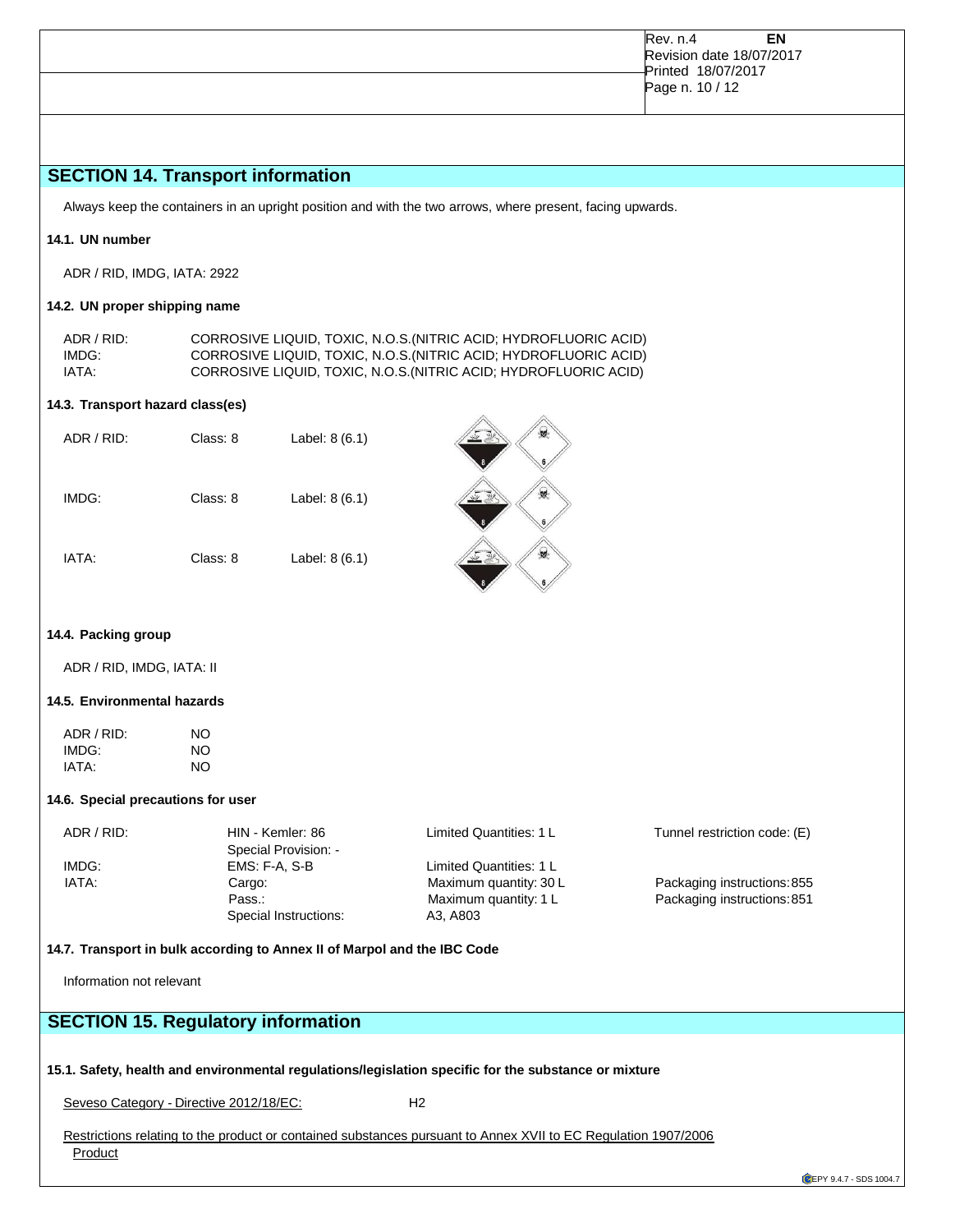|                     |                                                       |                                                                                                        | <b>EN</b><br><b>Rev. n.4</b><br>Revision date 18/07/2017<br>Printed 18/07/2017<br>Page n. 11 / 12 |
|---------------------|-------------------------------------------------------|--------------------------------------------------------------------------------------------------------|---------------------------------------------------------------------------------------------------|
|                     | <b>SECTION 15. Regulatory information  / &gt;&gt;</b> |                                                                                                        |                                                                                                   |
| Point               | 3                                                     |                                                                                                        |                                                                                                   |
|                     | Substances in Candidate List (Art. 59 REACH)          | On the basis of available data, the product does not contain any SVHC in percentage greater than 0,1%. |                                                                                                   |
| None                | Substances subject to authorisarion (Annex XIV REACH) |                                                                                                        |                                                                                                   |
| None                |                                                       | Substances subject to exportation reporting pursuant to (EC) Reg. 649/2012:                            |                                                                                                   |
| None                | Substances subject to the Rotterdam Convention:       |                                                                                                        |                                                                                                   |
| None                | Substances subject to the Stockholm Convention:       |                                                                                                        |                                                                                                   |
| Healthcare controls |                                                       |                                                                                                        |                                                                                                   |

Workers exposed to this chemical agent must not undergo health checks, provided that available risk-assessment data prove that the risks related to the workers' health and safety are modest and that the 98/24/EC directive is respected.

#### **15.2. Chemical safety assessment**

No chemical safety assessment has been processed for the mixture and the substances it contains.

# **SECTION 16. Other information**

Text of hazard (H) indications mentioned in section 2-3 of the sheet:

| Ox. Lig. 3          | Oxidising liquid, category 3                         |
|---------------------|------------------------------------------------------|
| Met. Corr. 1        | Substance or mixture corrosive to metals, category 1 |
| <b>Acute Tox. 1</b> | Acute toxicity, category 1                           |
| <b>Acute Tox. 2</b> | Acute toxicity, category 2                           |
| Acute Tox. 3        | Acute toxicity, category 3                           |
| Skin Corr. 1A       | Skin corrosion, category 1A                          |
| Skin Corr. 1B       | Skin corrosion, category 1B                          |
| <b>Skin Corr. 1</b> | Skin corrosion, category 1                           |
| Eye Dam. 1          | Serious eye damage, category 1                       |
| H272                | May intensify fire; oxidiser.                        |
| H290                | May be corrosive to metals.                          |
| H310                | Fatal in contact with skin.                          |
| H300                | Fatal if swallowed.                                  |
| H310                | Fatal in contact with skin.                          |
| H330                | Fatal if inhaled.                                    |
| H301                | Toxic if swallowed.                                  |
| H301+H331           | Toxic if swallowed or if inhaled.                    |
| H331                | Toxic if inhaled.                                    |
| H314                | Causes severe skin burns and eye damage.             |
| H318                | Causes serious eye damage.                           |
|                     |                                                      |

#### LEGEND:

- ADR: European Agreement concerning the carriage of Dangerous goods byRoad
- CAS NUMBER: Chemical Abstract Service Number
- CE50: Effective concentration (required to induce a 50% effect)
- CE NUMBER: Identifier in ESIS (European archive of existing substances)
- CLP: EC Regulation 1272/2008
- DNEL: Derived No Effect Level
- EmS: Emergency Schedule
- GHS: Globally Harmonized System of classification and labeling of chemicals
- IATADGR: International Air Transport Association Dangerous Goods Regulation